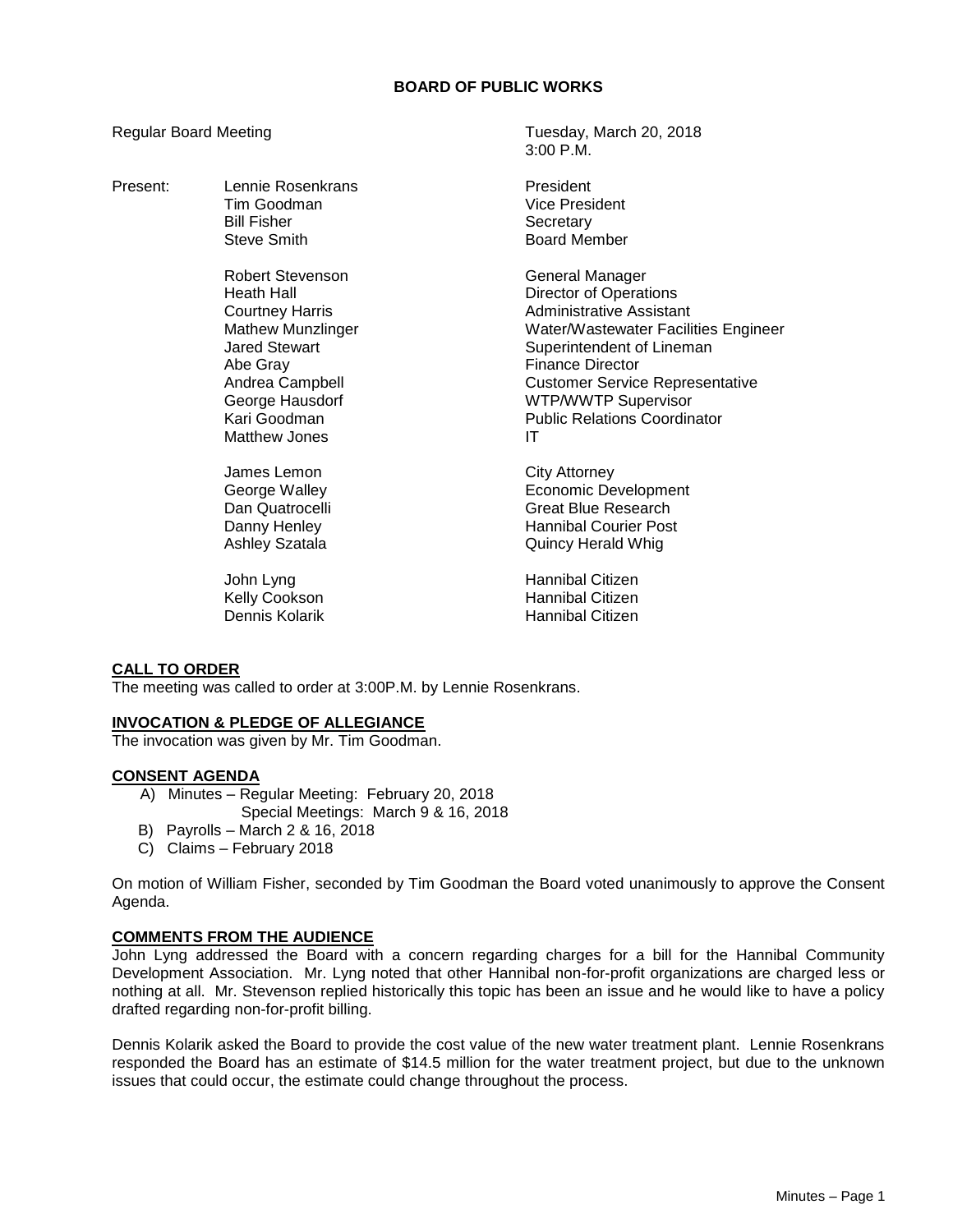## **DASHBOARD PRESENTATION**

Abe Gray presented the Dashboard presentation to the Board as a review of Key Performance Indicators trailing the last six months.

### **GENERAL MANAGER'S REPORT**

Mr. Stevenson reported the diesel generator project is complete. The generator load tests for MISO certification was performed on Feb. 28, 2018. Mr. Stevenson noted Altorfer has items to repair, and Ameren will need to complete their protective relay upgrade at the Marion Substation which should happen in May.

Mr. Stevenson reported the Board has completed all 14 orientation sessions.

Mr. Stevenson reported Prairie State is running routinely with a couple minor tube leaks that were reported.

Kari Goodman reported the HBPW received survey results back from Great Blue, and the information will be reported later in the meeting.

Kari Goodman reported Electric Safety presentations are currently being scheduled for the month of April.

Kari Goodman reported the HBPW staff has collected 2,000 canned goods for the FACT office during the food drive.

Kari Goodman reported the February Employee of the Month is Courtney Harris.

### **OPERATION'S REPORT**

Heath Hall reported the Stormwater Management Plan was submitted to MoDNR for a preliminary review. The final draft will be presented to the Board in April for approval.

Heath Hall reported Altorfers continues to work on small project close out items with the generators. Mr. Hall noted a maintenance contract will need to be signed in the near future.

Heath Hall noted the Hwy 61 street lighting maintenance agreement that was approved by the Board is now waiting on the second City Council reading and their approval. The HBPW has the permit to proceed with completing pole installations.

Heath Hall reported outages were normal for February, with the most significant one being the Mark Twain Avenue vehicle accident on the February 18th. Mr. Hall noted the rolling 12 month availability rate continues to be very good at 99.992%.

Heath Hall reported the Water Crew had no calls in February that resulted in a frozen meter. There were only 4 leaks repaired during the month.

Heath Hall reported the Sewer Crew responded to ten reported stop ups with one being on the HBPW.

Heath Hall reported the Chloramine Alternative project design began with a kick off meeting held at the HBPW office and the Water Treatment Plant on March 9, 2018. The meeting included Black & Veatch engineers and some BPW personnel. Mr. Hall noted design schedule, site layout, and other parameters were discussed at the meeting.

Heath Hall reported employees for seasonal help at the HBPW have been hired and will start the first of April.

Heath Hall reported the yearly turnaround (preventative maintenance and performance test) of the oxygen production skid was performed by Solutionwerks.

Heath Hall reported operators continued to work on reducing the nocardia foam at the Wastewater Treatment Plant. A frack tank was ordered to pump foam to treat the foam outside the normal process.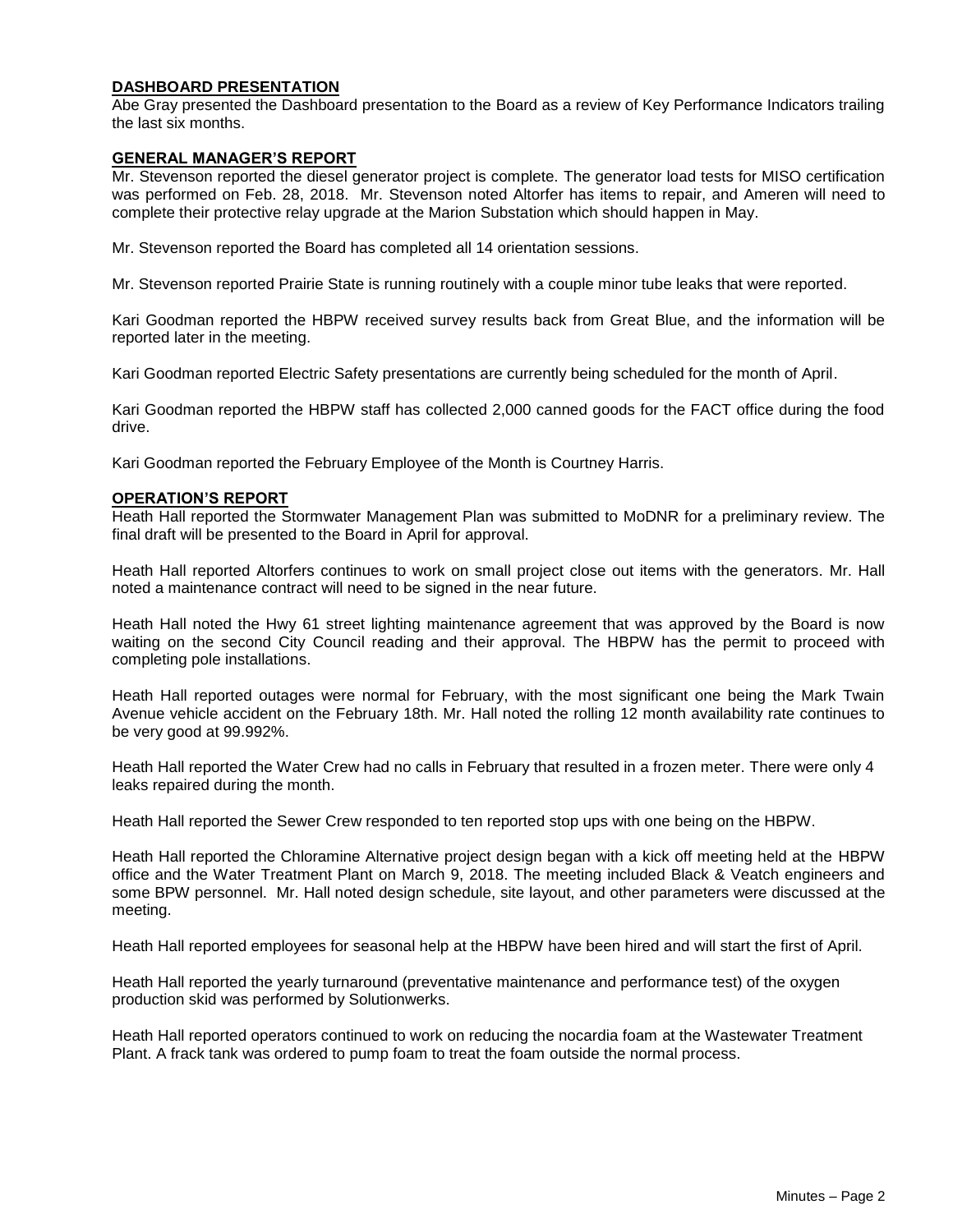Heath Hall reported the year end Sludge Report was finalized and submitted to Missouri Department of Natural Resources (MoDNR) and the Environmental Protection Agency (EPA). Mr. Hall noted the document is required to be submitted yearly and consists of a variety of details about the biosolids production operation.

Heath Hall reported the Annual Pretreatment Report was completed and submitted it to MDNR by the March 31, 2018.

Heath Hall reported all department crews are now using iPads in the field to utilize the mobile workforce system through the NISC app.

Heath Hall reported Matthew Jones, along with other staff members, viewed a brief demonstration and discussion session with representatives from Tantalus regarding the AMR to AMI conversion process.

### **FINANCIAL REPORT**

Abe Gray presented the Board with the financial results for the month of February 2018, year to date results, and key financial ratios.

#### **PROJECTS REPORT**

Mathew Munzlinger presented the Board with an updated progress report of ongoing projects. This includes projects from the Water System and Water Treatment Plant, as well as the Sewer System and Wastewater Treatment Plant. Mr. Munzlinger noted the progress of these projects and studies is acceptable and will continue as weather permits.

#### **OLD BUSINESS**

#### **AUTHORIZED REPRESENTATIVE**

Mathew Munzlinger reported as part of the SRF Funding, the HBPW is required to complete necessary paperwork for the MoDNR staff to review as part of the loan process. Mr. Munzlinger noted the HBPW is required to designate an "Authorized Representative" to act on the Board's behalf by signing paperwork and being the main point of contact for official paperwork. Mr. Munzlinger recommended appointing Heath Hall as the new Authorized representative.

On motion of William Fisher, seconded by Tim Goodman the Board voted unanimously to approve Heath Hall as the new Authorized representative.

#### **NEW BUSINESS**

#### **Preliminary FY2019 Operating Budget**

Abe Gray presented the Preliminary Operating Budget for the fiscal year July 1, 2018 to June 30, 2019. The budget process involves department supervisors meeting with the Director of Operations and the Accounting Department to review current year expenses and the budget to make projections for next fiscal year. Mr. Gray noted there is no action needed at this time. A Budget Workshop was set for March 26, 2018 at 1:00p.m.

#### **SPECIAL REPORTS**

#### **Customer Satisfaction Survey Results – Dan Quatrocelli**

Dan Quatrocelli from Great Blue gave a presentation to the Board regarding the findings of the Customer Satisfaction Survey. The key topics discussed included the project overview, key study findings, and considerations.

## **2017 Annual Report to MoDNR**

Mathew Munzlinger reported the HBPW sent an annual report to the MoDNR providing an update as to what measures were taken to locate and eliminate sources of infiltration and inflow into the collection system serving the Wastewater Treatment Plant facility during the 2017 calendar year.

### **CITY ATTORNEY – PENDING MATTERS NONE**

**GENERAL DISCUSSION** NONE